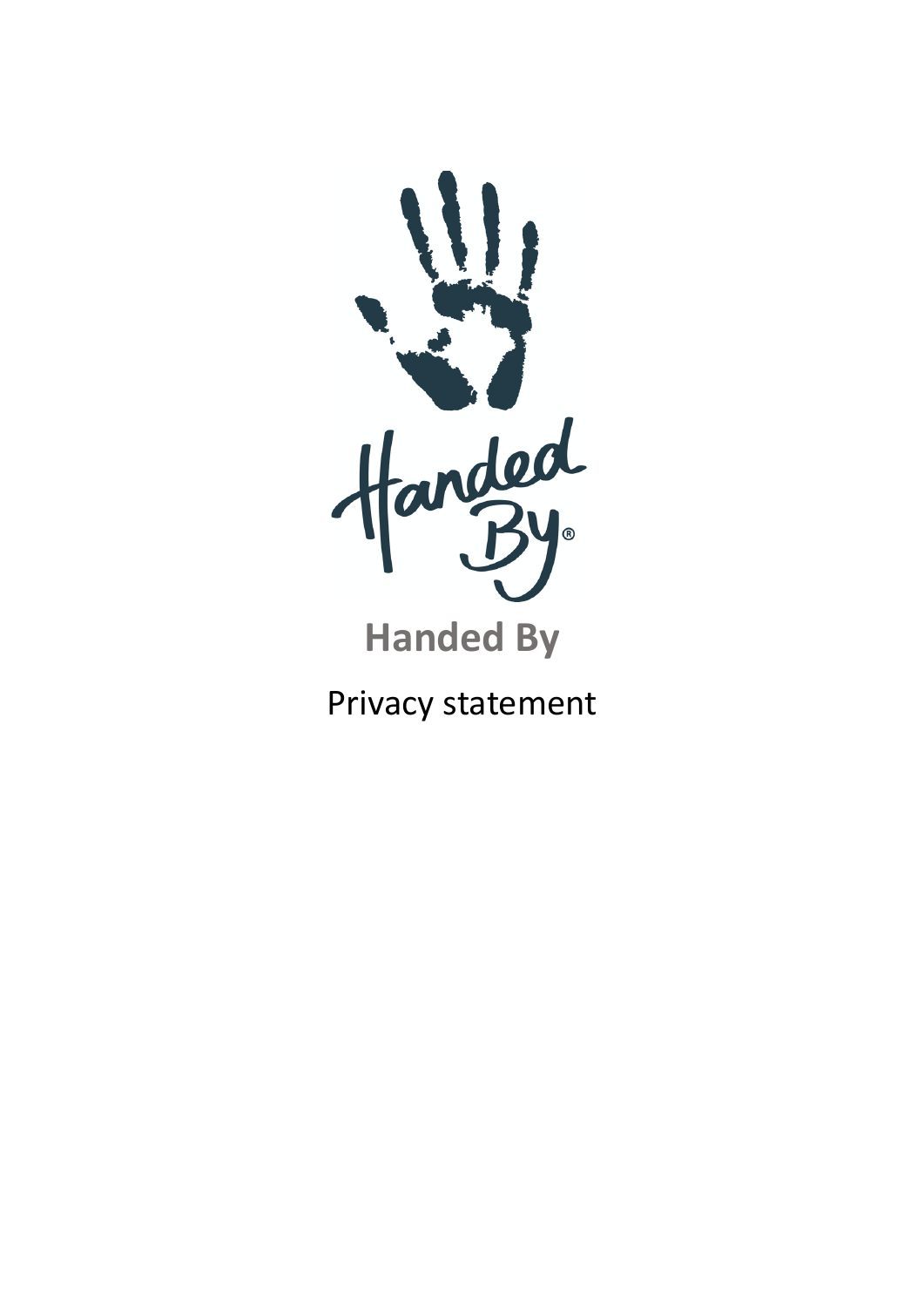Handed

# Table of content

| 1. |  |
|----|--|
| 2. |  |
| 3. |  |
| 4. |  |
| 5. |  |
| 6. |  |
| 7. |  |
| а. |  |
| b. |  |
| c. |  |
| d. |  |
| e. |  |
| f. |  |
| 8. |  |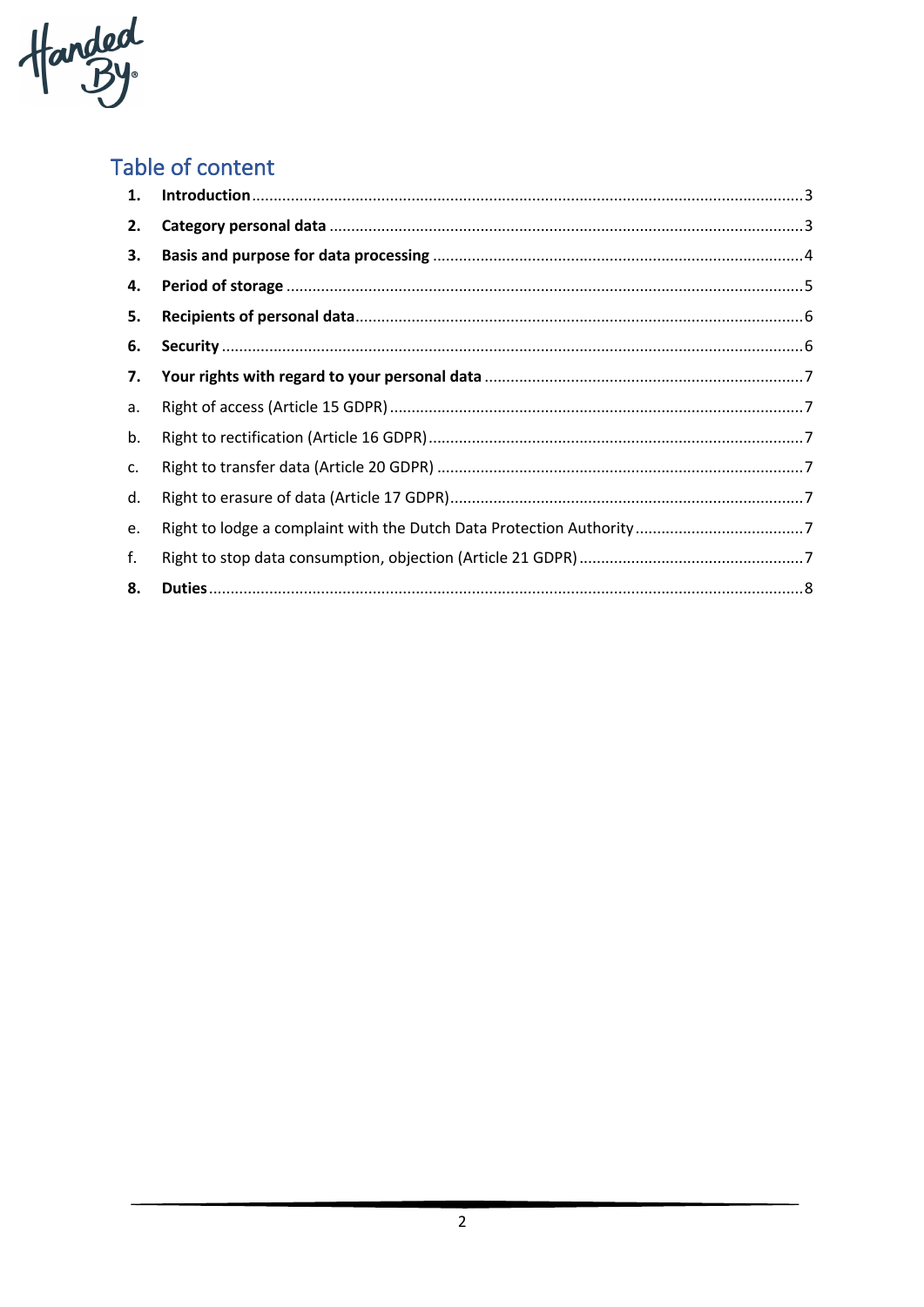

# **1.** Introduction

This is the privacy statement of Handed By. This privacy statement applies to any privacy-sensitive information or personal data you provide to us, for example when you send us an email. We clearly explain how we store your data, how long it is stored and what exactly the purpose of the data processing is. In addition, we give you clear insight into how you can make use of your data processing rights.

*What exactly does Handed By do?* Handed By is the leading brand in woven baskets, bags and home accessories. Handmade of materials that leave the smallest possible footprint on the environment, such as recycled plastic. The products are of superior quality. We are a product developer, designer, manufacturer, seller and wholesaler in one.

Because we process (or have processed) personal data in various situations, we have opted for an extensive privacy statement. There are often situations in which Handed By must collect and process / use your personal data. Consider, for example, carrying out work on location. It is important that you know what happens to your personal data and how you can inform us of your wishes regarding the handling of personal data.

Handed By takes your privacy very seriously and will use and process personal information in a secure manner. All articles in this privacy statement are in accordance with the applicable (General Data Protection Regulation GDPR legislation). This European privacy legislation has been applicable in the Netherlands since *25 May 2018.* 

**Do you feel that your personal data is not handled correctly? Please do not hesitate to contact us directly.**

info@handedby.com | +31 (0)348 – 471 714 Nijverheidsweg 13 | 3401 MC | IJsselstein Chamber of Commerce No. 58439099 | VAT No. 853039987B01

# **2.** Category personal data

It is necessary for us to request certain personal data in order to provide our users with the best possible assistance. Personal data is data that can be traced back to a natural person. The personal data that we (generally) request:

- First name and surname;
- Address;
- Bank account;
- Country;
- Company data;
- (Personal) e-mail address (note: under the GDPR, certain company email addresses may be considered as personal e-mail addresses. Think of the e-mail address Tom.Thomas@business.nl);
- Phone number.

We only store and use the personal data that is provided directly by you, or which it is clear that they are provided for processing by Handed By.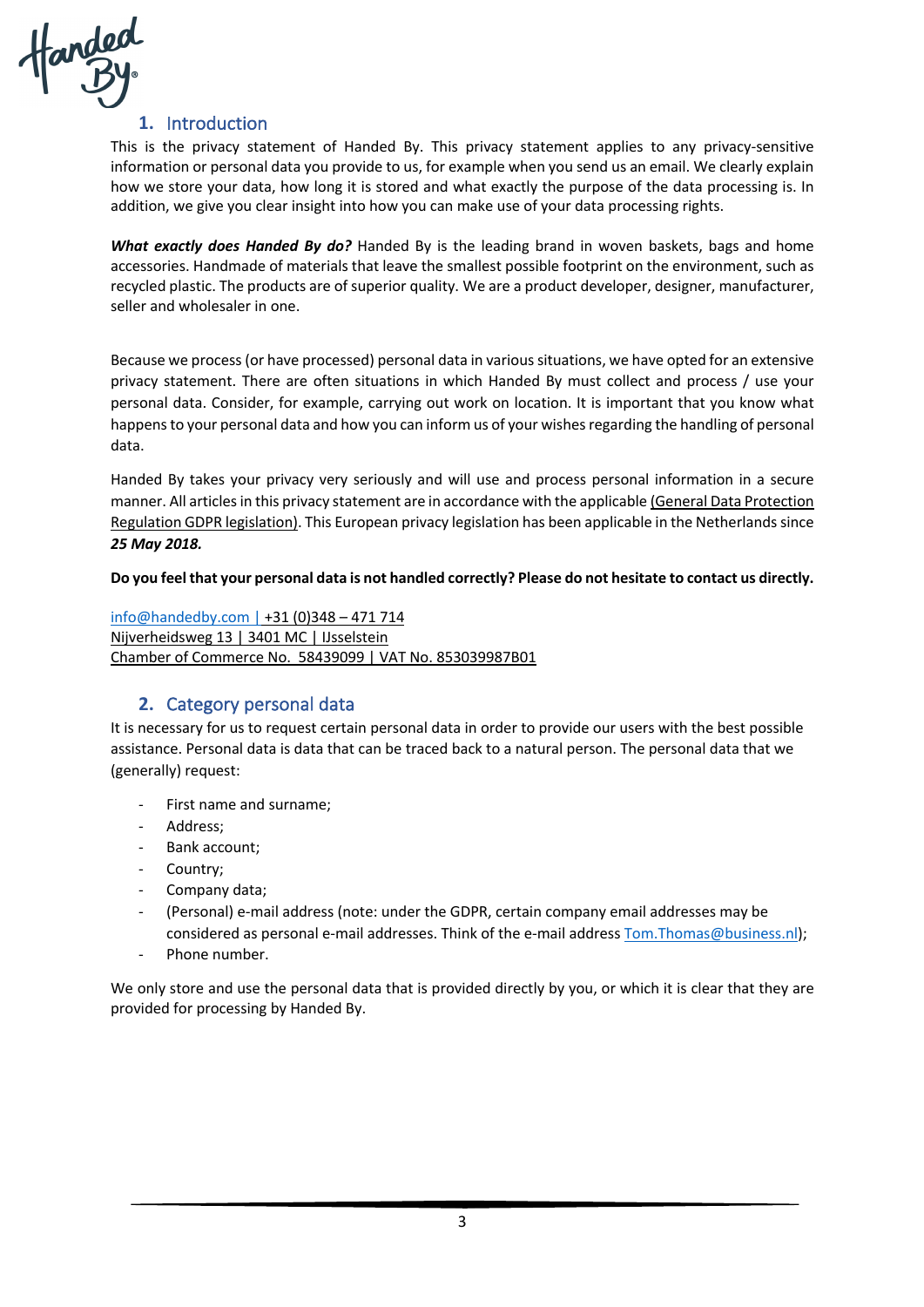

# **3.** Basis and purpose for data processing

Under the GDPR legislation, we are obliged to have a lawful basis for processing your personal data. Article 6 paragraph 1 sub a, sub b and sub c of the GDPR apply to our situation: the processing of your personal data is done on the basis of consent, because it is necessary for the performance of an agreement between you and Handed By or because it is necessary to comply with legal obligations.

Article 13 paragraph 1 sub c of the GDPR then requires us to clearly indicate for which 'processing purposes' the personal data are intended. Below is therefore an overview with various processing purposes.

#### **There are a number of purposes for which Handed By collects your personal data;**

#### **1. Contact**

If you have contacted Handed By in any way, the data you provide will be stored and used for the course of further contact. This information includes e-mail address or telephone number.

#### **2. Consumer sales**

For every sale that takes place to a consumer via the webshop, certain data are processed, including name, country, contact details and address. The address is also required for the delivery of the product.

## **3. Company agreement**

If an agreement has been concluded with a company, the data of the person entering into the agreement must be processed, as well as the delivery address and company data such as chamber of commerce number and the like.

## **4. Sending payment reminders**

We also store personal data for sending payment reminders. These include names, e-mail address, telephone numbers and address details.

#### **5. Accounting**

Handed By is legally obliged to keep a thorough accounting. For this purpose, the data that is reasonably present on quotations and invoices are stored. Think of name and, if necessary, bank details.

#### **6. Invoicing**

Handed By stores data specified in connection with billing. This applies to both invoices sent and received. Most invoices are provided with personal data, such as the salutation. Handed By sends invoices to companies that have purchased products. Data collected here are: company name, billing address, Chamber of Commerce number, VAT number, telephone number and e-mail address.

#### **7. Relationship management**

Handed By uses the CRM customer system to maintain a customerrelationship. A number of data are stored for this purpose. Think of: name, e-mail address, order history, telephone number, Chamber of Commerce number, address. In some cases, we process data in the context of satisfaction surveys (name, email address).

#### **8. Delivery outside the Netherlands**

Handed By also supplies to foreign countries, including Belgium, Germany and France. Before sending, we need data that allows the products to be shipped, such as the address. The consumer is responsible for providing data to the authorities in force in the relevant country if necessary.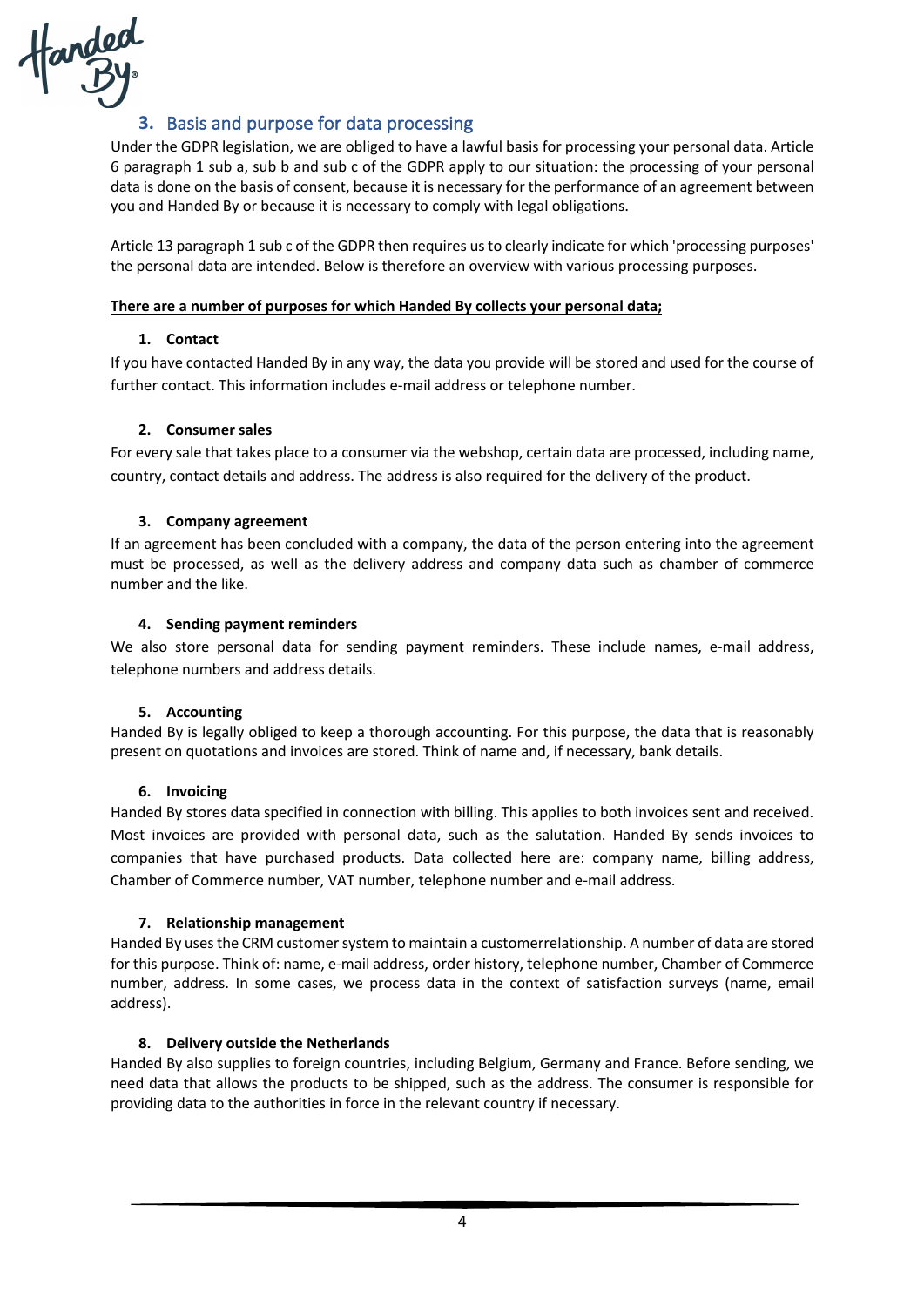anded<br>By

# **9. Cookies, placed via https://handedby.com/** (**Read** our cookie **statement** for **detailed information)**

In order to use the website and to make the website function properly, a number of data are stored. Think of IP address, location data, statistical data about surfing behaviour and website visits (scroll and click behavior).

**Please note:** With regard to cookies, we comply with both the GDPR and the Dutch Cookie Act (Telecommunications Act Article 11.7A). This means that more detailed information about cookies is given in a separate document: **our cookie statement**.

# **4.** Period of storage

We have indicated above for which processing purposes we use your personal data. According to Article 13 paragraph 2 sub a of the GDPR, we must then indicate the storage period of personal data.

## **1. Contact**

If the contact does not lead to the provision of a service or work, the data you provide will be kept for a period of **up to 2 years.**

## **2. Consumer sales**

For the sale of a product, the processed data are stored for **7 years.** This also relates to data processed for the preparation of invoices.

#### **3. Company agreement**

All data relating to an agreement concluded with a company will in any case be kept for the period that the agreement is active. At the time the agreement is terminated or completed, the processed data will be stored for **7 years.**

#### **4. Sending payment reminders**

Handed By stores your data if you are no longer a customer for at least the legal **period of 7 years.**

#### **5. Accounting**

In order to keep a thorough accounting, we must keep personal data that are linked to financial purposes for a period of **at least 7 years,** possibly increased by **5 years** for internal accounting.

#### **6. Relationship management**

For this purpose, data is retained **five (5) years** after the end of a customer relationship, unless longer is necessary in connection with legal proceedings. In this context, the period of five (5) years is also linked to the possibility that a possible relationship will again become a customer at Handed By.

## **7. Cookies, placed via https://handedby.com/ (Read our cookie statement for detailed information)**

All information relating to cookies is explained in detail in **our cookie statement**.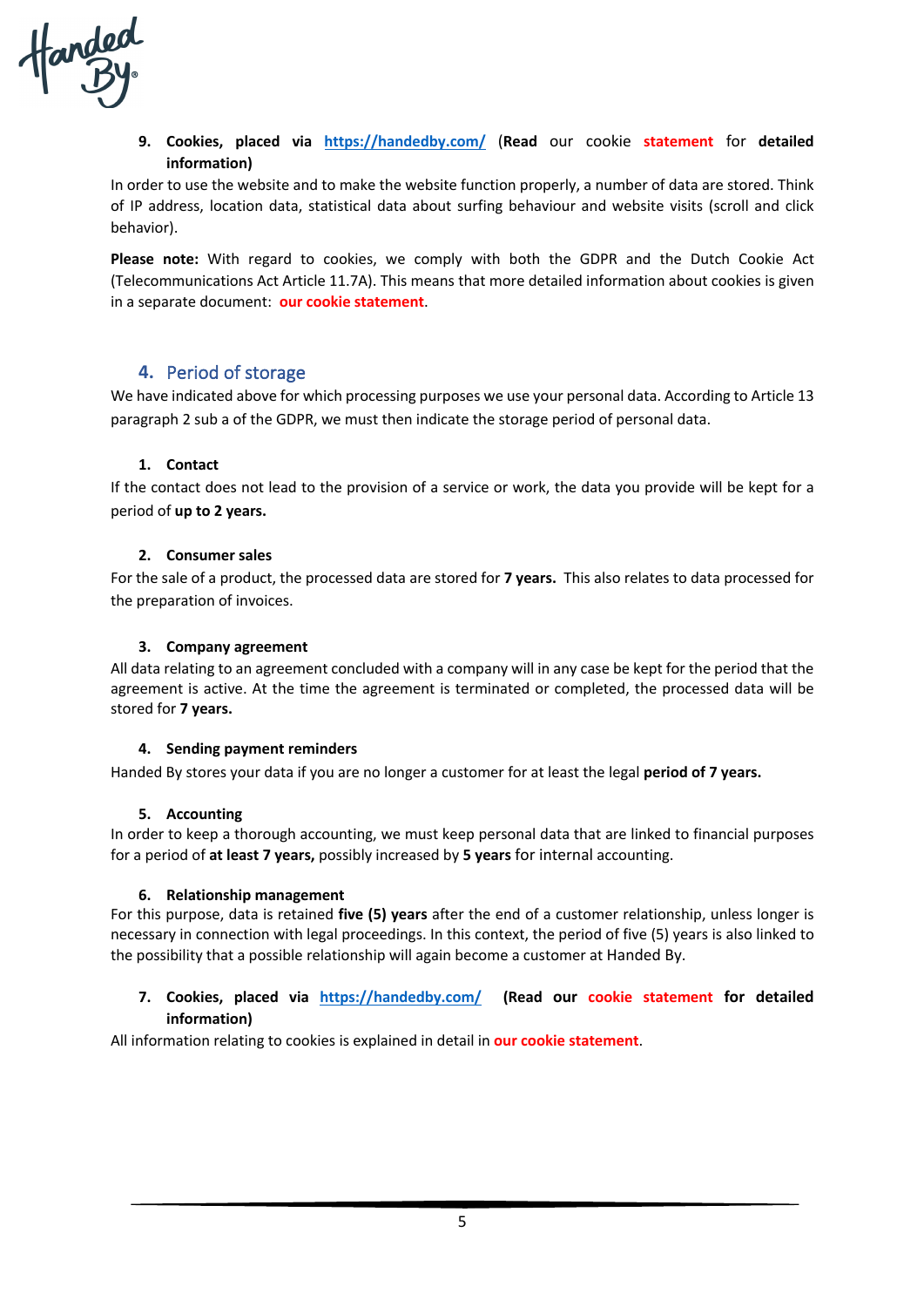

# 5. Recipients of personal data

Handed By shares personal data with third parties: this only happens when this is strictly necessary. In all cases Handed By will comply with the GDPR legislation as controller, specifically **Article 28 et seq. GDPR**.

We work together with certain third parties to guarantee the best service from Handed By. Think of parties that arrange our financial affairs. Below we offer you an overview of external parties that receive personal data from you.

#### **Overview of third parties receiving personal data from you:**

## - **Accountant**

For proper accounting, personal data may be processed by an accountant. These are strictly necessary data, which are also stated on invoices.

- **Delivery**

In order to be able to fully perform our service to completeness, we share certain data with different carriers. These are used to deliver the ordered products. Data that is shared with the carriers is in any case the delivery address and your name.

## - **Tax authorities/public authorities**

In order to comply with our tax liability and/or any other legal requirement, we share the necessary personal data with the Tax Authorities and other public authorities, if we are legally obliged to do so. The government can still apply separate rules, this responsibility lies with the other party.

## **Debt collection agency**

We use collection agencies to ensure that every customer pays the outstanding bill. These are therefore only enabled if someone has already had several payment reminders and there is no insight into whether the bill will be paid. Data that is shared with the collection agencies is in any case your name, address and billing information.

# **6.** Security

Personal data is only accessible to the authorized employees of Handed By. These personal data are protected with a password.

The devices on which your data is stored are locked with a password and/or fingerprint scan and/or face recognition. This naturally includes the necessary devices, such as computers, laptops and mobile phones.

Your visit to the Handed By website is also secured by means of https security. This means that your connection to Handed By is private. With this we ensure that your personal data remains safe during a website visit.

*For the sake of completeness, more information about online security:*

- o Security software, such as a virus scanner and firewall.
- o We send your data via a secure internet connection. You can see this in the address bar 'https' and the padlock in the address bar.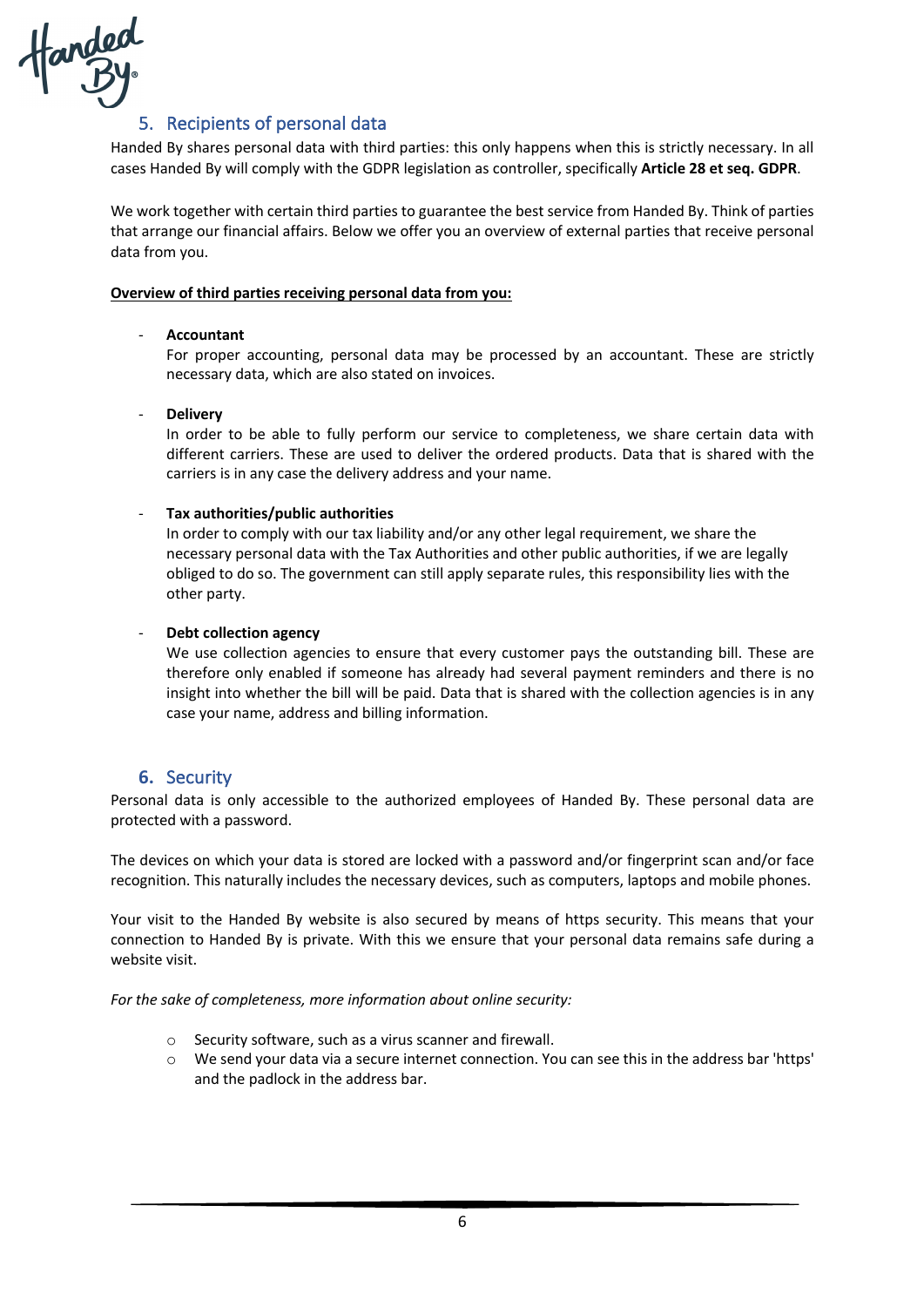

# **7.** Your rights with regard to your personal data

Below we give you an overview of the rights you have with regard to your personal data and our use thereof. Although we collect and process personal data in a minimal way at Handed By, we think it is important to point out the rights you have under the GDPR.

# a. Right of access (Article 15 GDPR)

At any time, you have the right to request your data, which are recorded and stored at Handed By. This can be done by sending an e-mail. You will then get a clear overview of your data.

# b. Right to rectification (Article 16 GDPR)

Are your data (which we hold) no longer correct or have it changed? Then you have the right to have this corrected by Handed By.

# c. Right to transfer data (Article 20 GDPR)

According to the GDPR, you have the right, if reasonable and possible, to request Handed By to transfer data to another party.

# d. Right to erasure of data (Article 17 GDPR)

In certain cases, you have the right to ask Handed By to destroy data. You can do this by invoking **the right to be forgotten.** In the following situations, Handed By must destroy your personal data:

- Handed By no longer needs your data for purposes for which Handed By collected the data.
- You have explicitly given permission to Handed By to use data but are now withdrawing it.
- You object to the processing of data. *You have an absolute right to object to direct marketing.* Are your interests greater than Handed By's interests with regard to the processing of your data? Then you have a relative right of objection. This means that erasure does not have to take place immediately, but only when it has been established that your interest outweighs it.
- If Handed By would process your data unlawfully, you immediately have the option to ask for the data to be deleted. This can be done, for example, when there is no legal basis for the processing of your personal data.
- If Handed By has exceeded a legal retention period, Handed By is obliged to delete your data.
- If you as a data subject are under *16 years* of age and Handed By has collected your data via the website, you can ask Handed By to delete the data immediately.

There are exceptions to the right to be forgotten from the GDPR. For more information, see the following page.

# e. Right to lodge a complaint with the Dutch Data Protection Authority

You always have the right to lodge a complaint with the Dutch Data Protection Authority if you feel that Handed By has not handled your personal data correctly. This can be done via this link (as of March 2021 the Dutch Data Protection Authority does not have an English version). The Dutch Data Protection Authority will then deal with this complaint.

# f. Right to stop data consumption, objection (Article 21 GDPR)

You have the right to object to data use at any time. Especially in the case of direct marketing.

# **Use the rights mentioned above?**

In most cases, an email to info@handedby.com is enough to exercise your rights. Do we doubt that you are who you say you are? Then we can request you to provide a copy of your ID. We always ask you for a copy of the identity document, as prescribed by the Central Government. However, in most cases a less invasive way of finding identity will be sufficient.